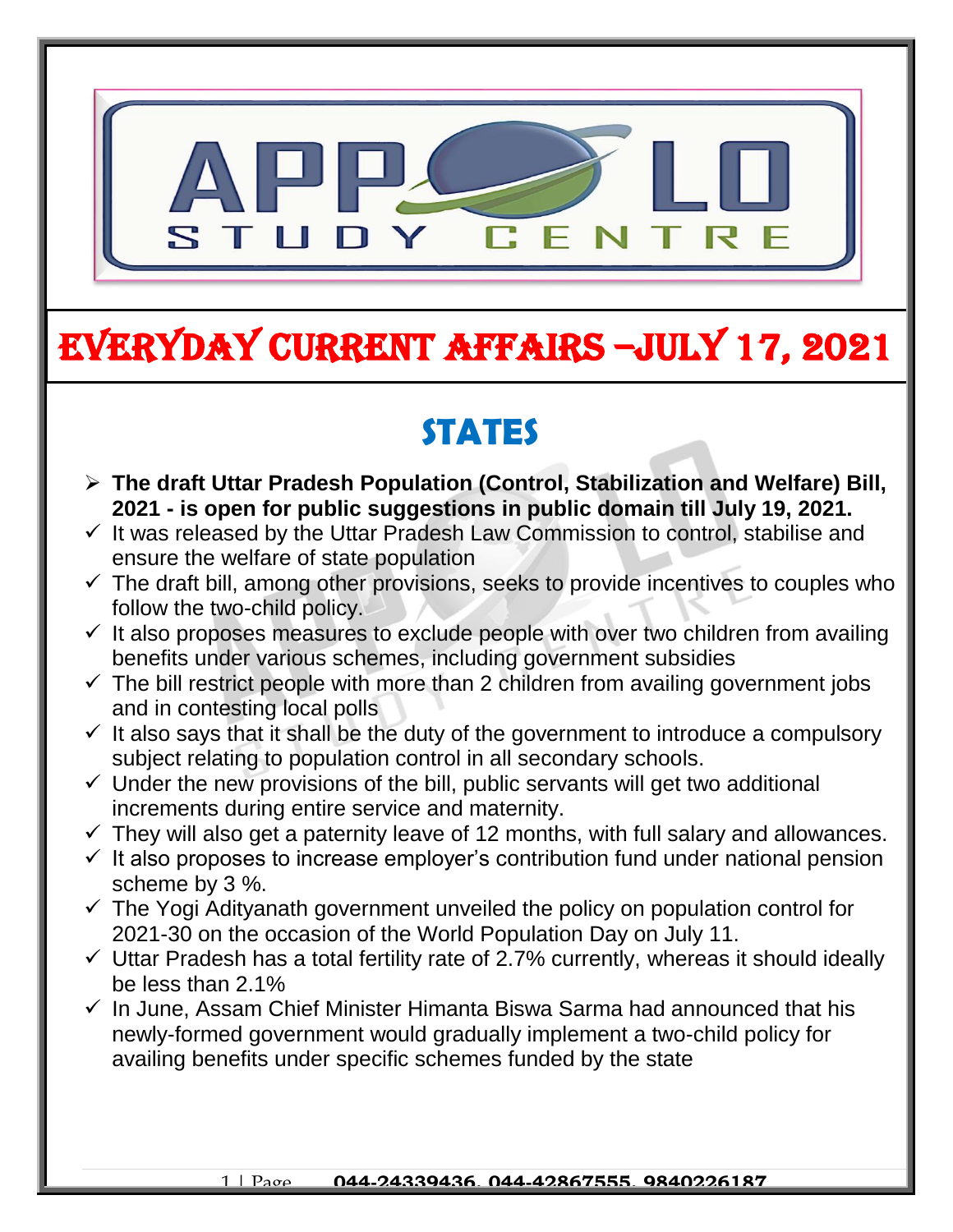## **NATIONAL**

- **On July 16, the Union Ministry of Jal Shakti – notifies Krishna and Godavari river management boards**
- $\checkmark$  The gazette notifications issued by the centre defining the jurisdiction of the Krishna River Management Board (KRMB) and the Godavari River Management Board (GRMB) will come into effect from October 14.
- $\checkmark$  From then, the KRMB and GRMB will have the jurisdiction over the operations and maintenance of the common reservoirs in both Krishna and Godavari basins in Telangana and Andhra Pradesh
- $\checkmark$  The notification brings 35 projects in the Krishna basin and 71 in the Godavari basin, under the purview of respective boards
- $\checkmark$  The respective boards are empowered to operate the headworks of barrages, dams, reservoirs, regulating structures, part of canal network, transmission lines and the power houses at the projects.
- $\sqrt{ }$  They will take care of water sharing as per awards made by the Godavari Water Disputes Tribunal and the Krishna Water Disputes Tribunal.
- $\sim$  The Centre constituted the two river management boards on June 2, 2014 for administration, regulation, maintenance and operation of such projects on the Godavari and the Krishna rivers

# **CONFERENCES & SUMMITS**

 **The 21st Session of India-Italy Joint Commission for Economic Cooperation (JCEC) - was held recently through video conference**



- $\checkmark$  This session was co-chaired by Piyush Goyal, Commerce & Industry Minister and Luigi Di Maio, Minister of Foreign Affairs & International Cooperation of Italy.
- $\checkmark$  Both the countries held discussions on bilateral trade & Investment and economic cooperation across the areas of Textile, Food Processing, Railways, Leather, Start-ups and promotion of SMEs.
- $\checkmark$  During the discussion, the other issues raised by India were Mutual recognition of COWIN Vaccine Certificate, opening of Travel restrictions, long duration of Business Visas and Portability of social security benefits for Indians working in Italy.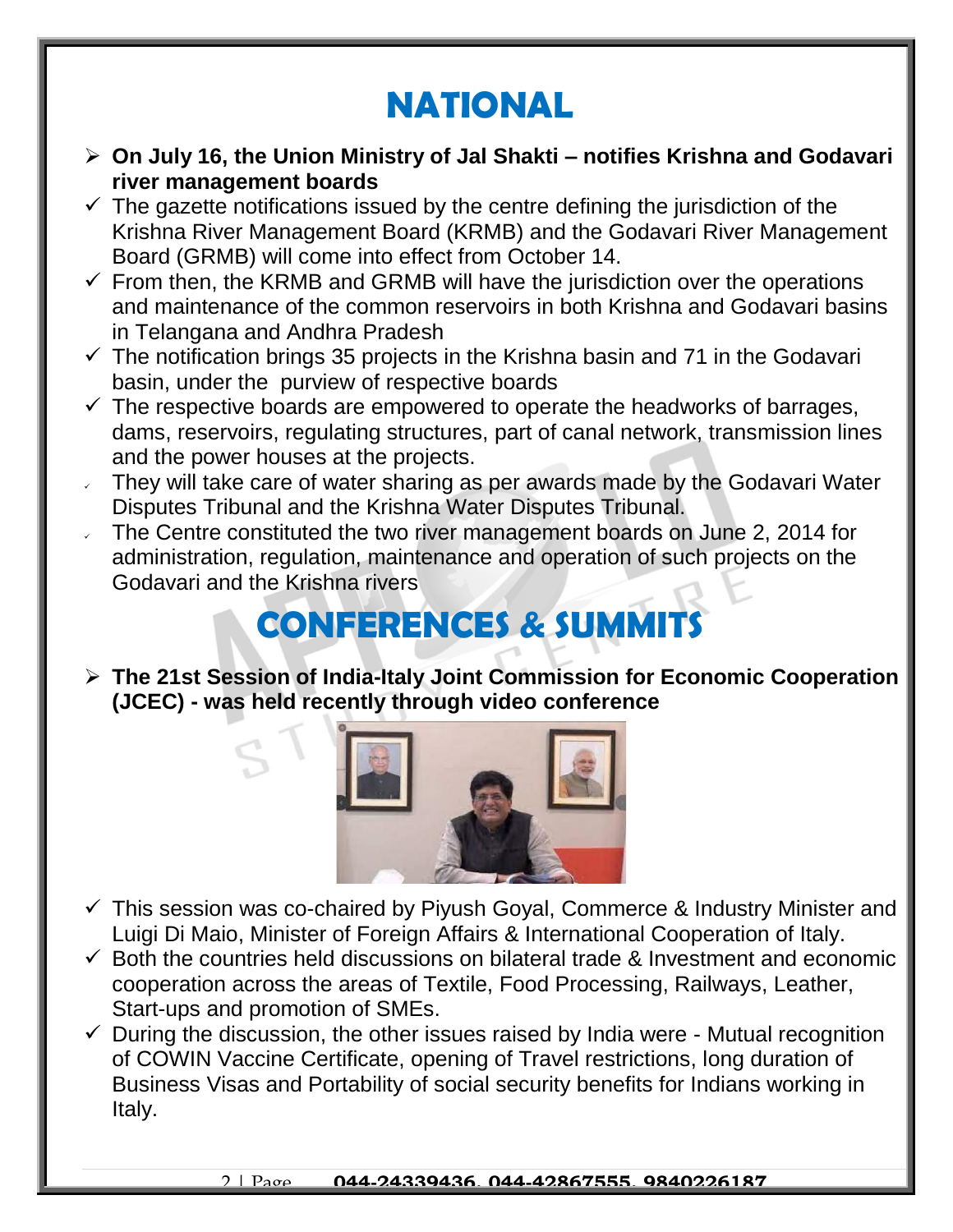- $\checkmark$  The bilateral trade between India and Italy has increased from EUR 708 million to EUR 8.5 billion in between 1991 and 2011.
- $\checkmark$  However, bilateral trade started declining since 2012.
- $\checkmark$  In 2017, both the countries had signed a memorandum of understanding (MoU) to enhance bilateral cooperation in the health sector.
- $\checkmark$  Italy is 5th largest trading partner of India in European Union and 25th across the World during 2017–18.

#### **DEFENCE**

- **UK's largest warship HMS Queen Elizabeth – enters Indian Ocean to conduct mega wargame exercises with Indian navy by around July 26**
- $\checkmark$  This is the maiden voyage of HMS Queen Elizabeth and its task group into the Indian Ocean
- $\checkmark$  The warships will also sail to the South China Sea for military drills with the US Navy and Japan's Maritime Self-Defense Force.
- $\checkmark$  The aircraft carrier group entered the Indian Ocean region after a series of engagements and operations in the Mediterranean after transiting the Suez Canal.
- $\checkmark$  The warship has a fleet of F35B stealth fighter jets onboard and is accompanied by six Royal Navy ships, a submarine and 14 naval helicopters.
- $\checkmark$  The 65,000-tonne carrier will participate in the Konkan exercise with warships of the Indian Navy in the Bay of Bengal
- $\checkmark$  The drills are expected to be conducted around the Andaman and Nicobar Islands with the involvement of Indian destroyers, submarines and P8I anti-submarine warfare aircraft.
- $\checkmark$  On its way back to the UK later in the year, the carrier group is expected to join another tri-services exercise with the Indian military in the Arabian Sea in October.
- $\checkmark$  The carrier strike group, led by HMS Queen Elizabeth, sailed into the Indian Ocean shortly after the UK's posted its first international liaison officer at the Indian Navy's Information Fusion Centre-Indian Ocean Region (IFC-IOR) in Gurugram.
- $\checkmark$  The US, Australia, France and Japan had already posted their liaison officers at the centre
- $\checkmark$  The IFC-IOR tracks shipping and monitors threats such as maritime terrorism and piracy in regional waters.

# **ECONOMY**

- **Chinese smartphone maker, Xiaomi - has become the world's second biggest smartphone maker over the past quarter following an 83% jump in shipments**
- $\checkmark$  This marks the first occasion that Xiaomi has broken into the top two, historically dominated by Samsung and Apple.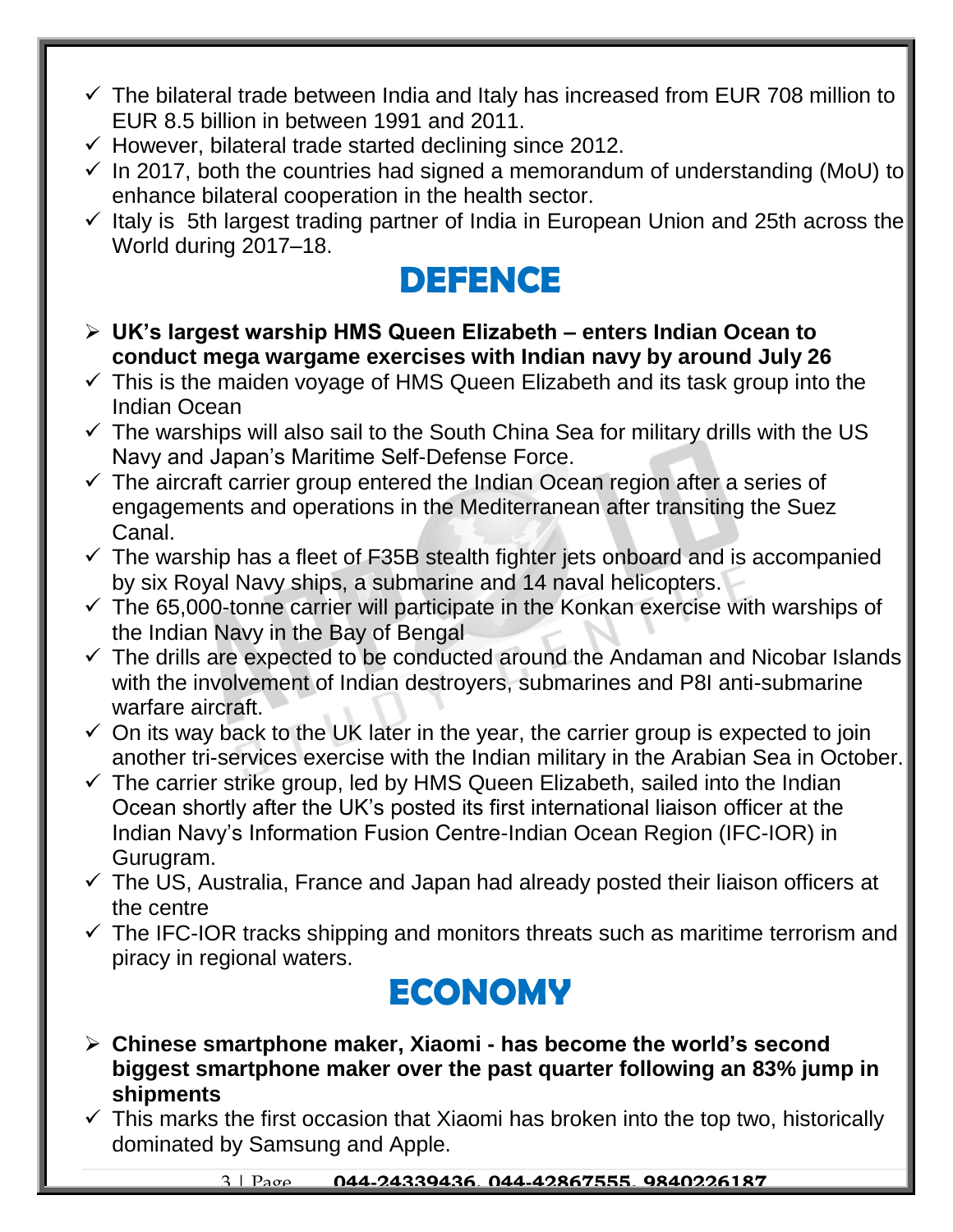- $\checkmark$  Samsung had a 19% share in the second quarter, while Xiaomi had 17% and Apple was at 14%.
- $\checkmark$  Xiaomi was highly active during the period, launching two flagship devices within the first four months of the year.
- $\checkmark$  Its Mi 11 Ultra device featured one of the largest camera sensors in a smartphone to date
- $\checkmark$  Compared with Samsung and Apple, the average selling price of Xiaomi is around 40% and 75% cheaper respectively

#### **OBITUARY**

 **Danish Siddiqui, a Pulitzer Prize-winning Indian photojournalist with the Reuters news agency - was killed on July 16**



- $\checkmark$  Siddiqui was covering fighting between Afghan security forces and the Taliban in the Spin Boldak district of Kandahar province, near Afghanistan's border with Pakistan.
- $\checkmark$  Siddiqui was embedded as a journalist with Afghan special forces in the former Taliban bastion of Kandahar since this week.
- $\checkmark$  He was part of a team that was awarded the Pulitzer Prize for Feature Photography in 2018 for documenting Myanmar's Rohingya refugee crisis.
- $\checkmark$  Born in 1983, Siddiqui became a journalist after a Master's degree in Mass Communications from Delhi's Jamia Milia Islamia University.
- $\checkmark$  He joined Reuters in 2010 after stints at Hindustan Times and TV Today.
- $\checkmark$  Siddiqui's work has covered wars in Afghanistan and Iraq, the Rohingya crisis, pro-democracy protests in Hong Kong and unrest in India.
- $\checkmark$  He also dealt with the war in Iraq, the Nepal earthquake, protests in Hong Kong, the Easter Sunday blasts in Sri Lanka.
- $\checkmark$  Siddiqui's body has been handed over by Taliban to the International Committee of Red Cross
- $\checkmark$  Afghanistan has witnessed a series of terror attacks in the last few weeks with the US withdrawing majority of its troops from the country and aiming to complete the drawdown by August 31, 2021
- $\checkmark$  This ends nearly two decades of US military presence in Afghanistan